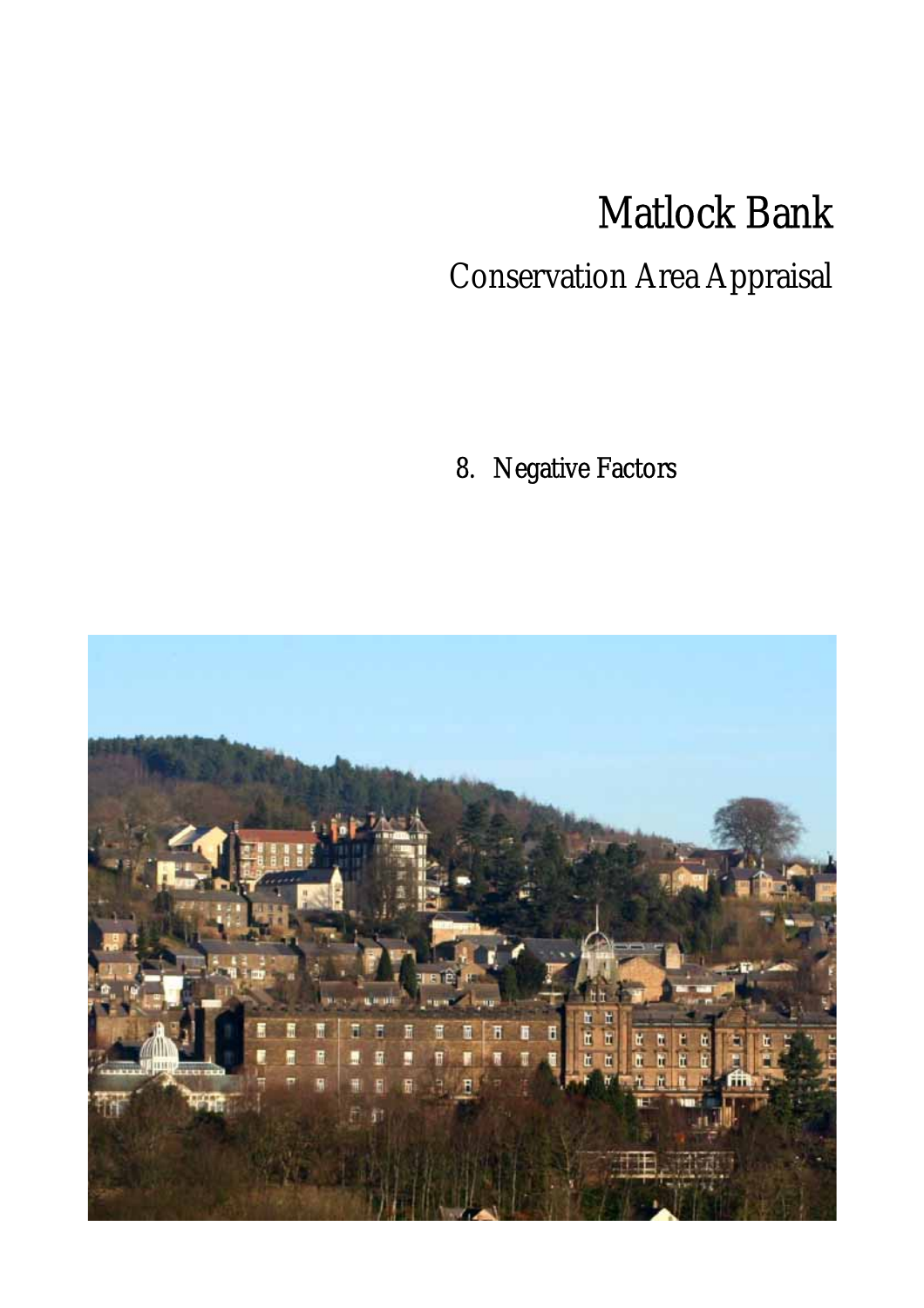## NEGATIVE FACTORS

There has been gradual erosion of the character of the conservation area, most noticeably through building alterations and development dating from the mid to late twentieth century, which do not reflect local building traditions. The following sets of circumstances in particular have, and continue to, threaten the character of the conservation area:

- twentieth century development located on prominent junctions
- twentieth century development blocking important views
- alterations resulting in the loss of original historic details, materials and forms
- development resulting in the loss of tree cover and garden settings
- development detracting from landmark buildings or key views within the conservation area

#### Mid to late Twentieth Century Development

In general, much of the mid to late twentieth century development has a neutral effect on the character of the area, but there are a few cases where individual buildings are very conspicuous, jarring visually with the surrounding context. One of the clearest examples of this is the High Court residential development off Smith Road. When viewed from the junction of Jackson Road and Jackson Tor Road above the massing of the building is a barrier, blocking the views across the valley. From a little further up the hillside, it stands out distracting the eye from more pleasing landmarks such as Riber Castle and Smedley's 'crown' to County Hall. The building is a wide, expansive, flat-roofed block, with horizontal bands of white "ship-lap" cladding and vertical piers of blue brick, all features that do not sit comfortably with the soft tones of the surrounding stone and



View of High Court from Jackson Tor Road



Prefabricated hall, Jackson Road

slate, and the smaller scale buildings which characterise the immediate area. The nearby prefabricated hall on Jackson Road similarly stands out for its choice of inappropriate materials.

The Victoria Court development and adjacent Laser Rail buildings lie outside the conservation area boundary, although they affect its setting. The form of these buildings, and the way that materials are used, contrasts with the distinctive character of the conservation area. For example, the curtain glazing to Laser Rail, and the large unbroken mass of Victoria Court, with detailing such as low pitched roofs and "picture" windows, is very different from the tight grain of stone cottages and terraces with steeply pitched roofs, chimneys and the wealth of craftsmanship and detailing that is typically found within the conservation area. In this prominent location, off a major through-route, near the Smedley Street East and Chesterfield Road junction, one of the main entrances into the historic heart of the conservation area, the impact on the setting is a negative one.



Above: Victoria Court Below: Laser Rail

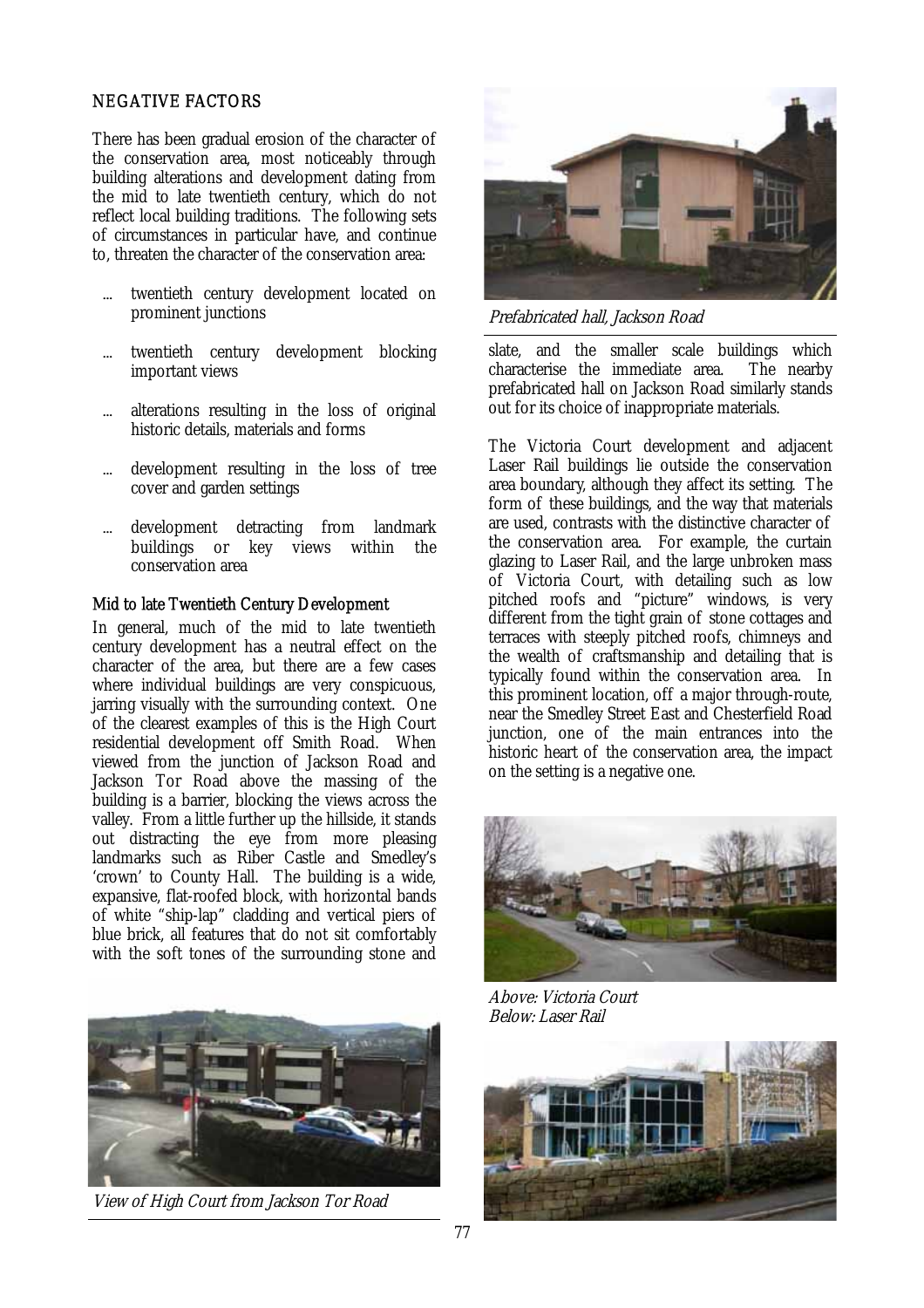Two commercial properties on the north side of Smedley Street are p a r t i c u l a r l y damaging to the views of All Saints Church above (right). Built from unsy mpat h eti c materials, they i n t r o d u c e distracting garage paraphernalia, large signs and unsympathetic boundaries.



28 Wellington Street incorporates an undercover carport at ground level. The lack of an active frontage and interest at pedestrian level, coupled with the appearance of top-heavy development, is inappropriate streetscape in any area, not just in an historic setting.



28 Wellington Street



Development on a minor scale can also have a visual impact. The freestanding tower in the garden of 6 Jackson Tor Road is prominent from the public footpath between Cobden Road & Jackson Tor Road, as well as from Jackson Road below (left). Its unusual slender and tall proportions, and concrete blockwork

construction draw attention, although once the blockwork is clad in stone its prominence will be reduced.

The way in which materials are used is as important as the material itself and traditional building techniques are part of the character of the settlement. For example, a recent extension to a 19th century building on Wellington Street (pictured below) has failed to match the original stonework (on the right hand side of this image), as the stone selected for the upper walls is quarry-dressed,

s q u a r e d ashlar, laid as broken c o u r s e s , rather than r a n d o m r u b b l e stone.



#### Development in Former Hydro grounds

County Hall (former Smedley's Hydro), has several outlying buildings on the site which do not relate well to the original block, but are at least masked by the tree canopy in distant views. This is not the case, however, with later blocks clearly visible from Wellington Street on the Chatsworth Hall (former hydro) site.



Above: two images of blocks obscuring the west wing of County Hall Below: mid twentieth century block on the Chatsworth Hall site

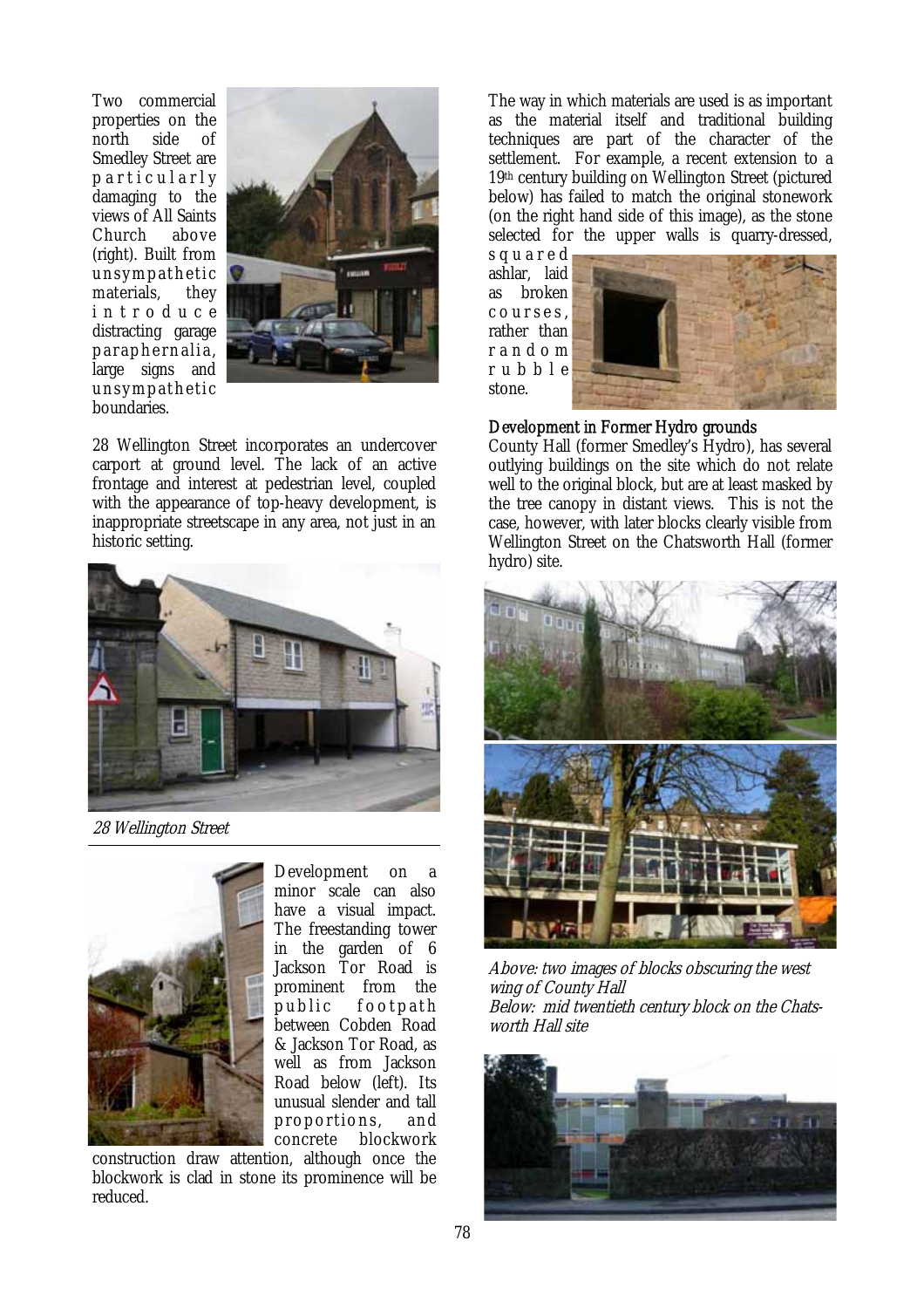County Hall's car parks cover most of the grounds, resulting in the loss of extensive landscaped lawns. Upper Greenhill Gardens has been developed on land which was previously the grounds to Matlock House Hydro, giving the former hydro, (now Rutland Court) an urban setting unlike its original landscaped surrounds. Elsewhere the grounds of other large hydros may be at risk from development. These large gardens are very important to the character of the former hydros and the conservation area as a whole, providing a rich tree canopy. Pressure to subdivide large gardens for development should be resisted.

#### Highways and traffic management

Car parking is scarce in Matlock Bank, particularly in the southern areas closest to the town centre. Further up the hill, tight, steep roads with little turning space, present just as much difficulty. Whilst the character of the enclosed streets, lined by buildings and boundary walls, is one of the strongest characteristics of the conservation area, it has led to a continual on-street car parking presence and pressure for off-street parking. Occasionally, the original boundary walls have been removed to provide off-street car parking. This breaks up the continuity of the streetscape and has a negative visual effect.



The lack of boundary wall to the street frontage of this late twentieth century house on Cavendish Road does not follow the character of the conservation area

#### Public Realm and Open Spaces

The slope of the hill and the nature of the road layout have resulted in a number of wide, expansive road junctions, often with little focus. The junction between Chesterfield Road and Smedley Street East is an important gateway into the conservation area. Unlike most other junctions, this one has a traffic island presenting a platform which could be used to create a focal point, but in this case is a missed opportunity with a street lamp cluttered with signs and a relatively small rectangular planter.



Traffic island at the junction between Chesterfield Road and Smedley Street East

Other examples of neglected road junctions include the corner of Smith Road and Jackson Road and the corner of Jackson Road & Wellington Street. Concrete kerbs and large expanses of tarmac dominate these junctions.



Corner of Jackson Road and Wellington Street

The former car park to Tinker Wright's Ironmongers at the corner of Smedley Street West and Wellington Street is another neglected open space, although largely on private land.

Whilst most public spaces and parks are very well maintained, the open space adjacent to Chesterfield Road, which leads towards the allotments, appears to be a neglected wasteland with an accumulation of fly tipping visible from the roadside, creating a negative impression (below).

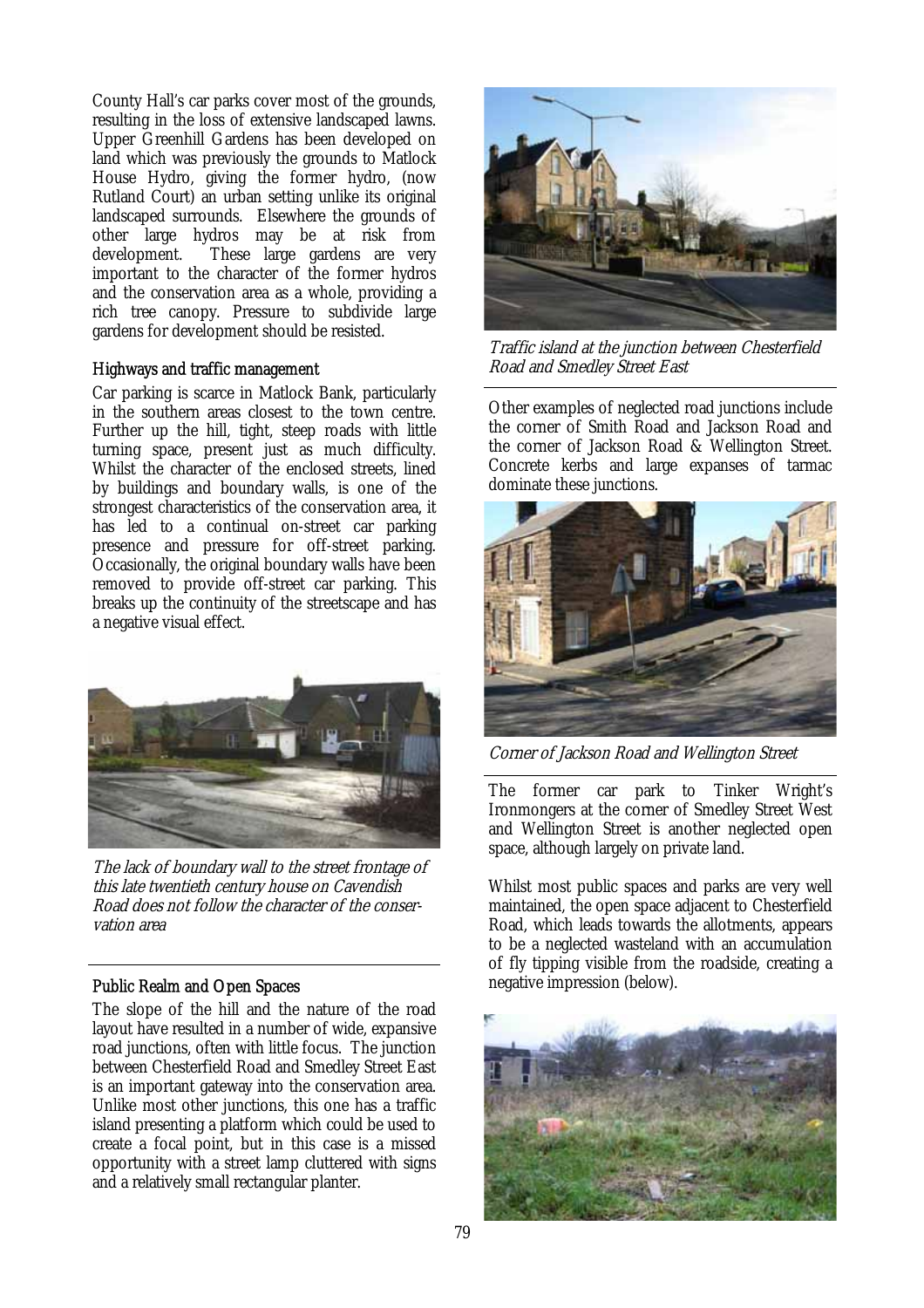# Alterations to historic buildings

Unsympathetic alterations to historic buildings can have a detrimental effect on the character of the wider area as well as the building itself. The cumulative effect of alterations to traditional shopfronts, particularly along the east side of Bank Road lowers the historic quality of this stretch of road. Alterations to Jackson Tor House, most notably the lapped timber fascia and thin posts to the verandah are visually jarring on such a building of such importance historically, as well as architecturally and with significant street presence.

With the exception of a few Arts and Crafts properties, render is not generally a common feature within the conservation area. Where render has been used, the bright, white-painted finishes and the uniform cementitious materials stand out uncharacteristically within the conservation area. The neutral and ochre-coloured traditional "wetdash" and "wood-float" renders of properties, such as No. 6 Cobden Road and 15 Jackson Road, are less noticeable and less garish.



The neutral colour to render in the foreground is less visually obtrusive than the white render in the distance



Above left: Features such as blinds, signs and light fittings, intended as ornamentation to facades, can become visual 'clutter' when used to excess. Above right: In the case of Chatsworth Hall, measures to counter structural defects detract from the building

## Loss of historic building details and materials

There is clearly an increasing pressure for change particularly with a number of larger properties being converted into apartments, resulting in complete refurbishment of the building. Rockside Hydro has recently been converted into apartments, and as a listed building there are high standards required for alterations to respect the architectural

integrity. However elsewhere, such as at the top of Steep Turnpike, the same high standards have not been followed.<br>The recent r e c e n t conversion of Turnpike Lodge, 42 Steep Turnpike into apartments has windows in uPVC (right). Many individual houses also have plastic



replacement windows. Alterations such as this can make a significant impact on the overall visual character of the conservation area, as plastic windows have more heavy dimensions than the original timber profiles. They are often located flush with the masonry face or with only a small reveal, unlike traditional windows, where typically sash windows were set behind 4 inch reveals. This created shadows and increased the depth and interest in the building. Many new windows do not follow the original patterns; for example, where sliding sash windows divided into two equal panes have been replaced with a less balanced division, with a smaller opening pane at the top. The alteration of a whole row of houses each with different window and door patterns would erode the visual rhythm of a terraced block.

Prominent chimneys to hydros and associated buildings are landmark features as well as being of historical interest. Some have now been reduced in height, and there may be others where they have been removed altogether and there is no obvious evidence of where they once were. The Matlock Green Garage, the former Tram Depot is an example where the chimney has been lowered.

The unusual circumstances where pedestrians look down onto roofs in the streets below makes changes in roof coverings all the more noticeable. There are instances where concrete roof tiles have replaced both Welsh slate and Derbyshire stone slate and these detract from the character of the conservation area.